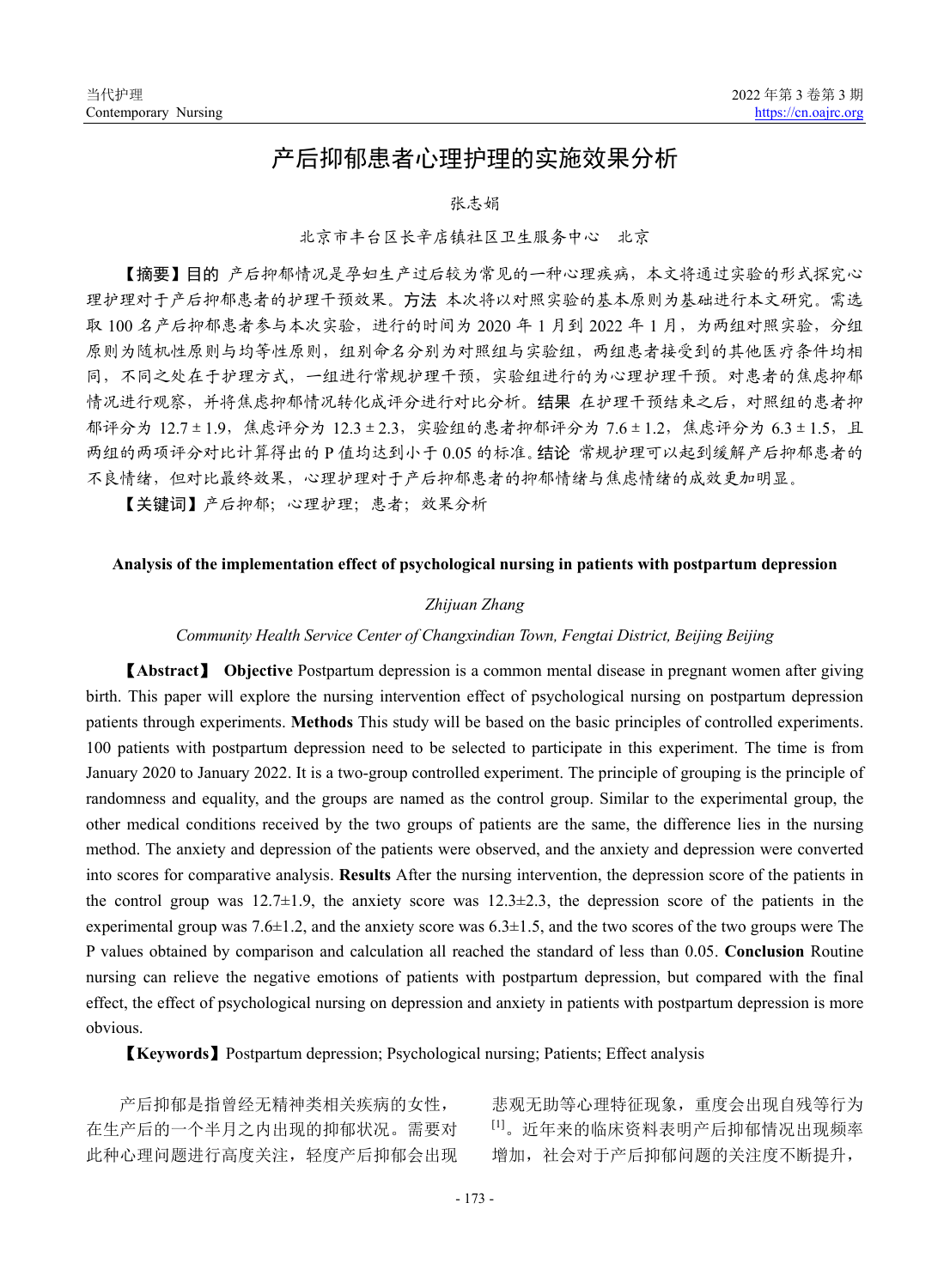护理领域希望通过护理方式的改变实现缓解患者抑 郁状况,因此本文进行了心理护理对于产后抑郁患 者的影响探究。

### 1 资料与方法

#### 1.1 一般资料

患者人数为 100, 年龄均值为 27.1±1.3 岁, 经 诊断均为产后抑郁患者。实验进行时间为 2020 年 1 月到 2022 年 1 月。经产妇与初产妇的人数比例均等。 生产的具体形式包括自然顺产、试产后剖宫产、选 择性剖宫产。因考虑到产后抑郁疾病的病理特征, 本次实验的进行需要充分考量产妇的意愿,在得到 患者的充分肯定之后再进行本次的实验工作,两组 间患者资料 P>0.05 可行对比分析。

# 1.2 方法

对照组在进行产后访视时,对其指导护理的方 式为常规护理,主要内容为检测与护理,检测范围 为生命体征,护理范围涵盖生活方面与生理方面  $[2,3]$ 

实验组在进行产后访视时,对其的护理方式为 心理护理,主要包括对患者心理情绪方面的正确引 导,在家属的积极配合下借助周围环境分散产妇的 注意力,提高产妇周围社会环境当中的理解与支持 [4]。在产妇妊娠到生产的整个过程当中,所承受的 心理压力与生理压力均较大,面对着身份的转换与 作为母亲的责任,患者的情绪会较为敏感。护理人 员要在此时期对患者进行心理方面的积极引导与舒 缓,途径可为言语交流,目的是消除产妇负面情绪、 帮助产妇树立正确的生育观念[5]。产妇在生产过后 需要一个理想的康复环境,护理人员要营造一个舒 适温暖的环境。要关注到环境中的温度、适度、光 线、空气等,可以借助音乐达到缓解患者情绪的作 用[8,9]。护士可通过心理放松技术放松产妇心情,具 体方式可为肌肉按摩、呼吸调节引导、倡导参加娱 体活动、生理反馈、肌肉训练等<sup>[6]</sup>。周围家属及社 会的不理解也是导致产妇抑郁的重要原因,护理人 员要对患者的家属进行相关知识的科普,指导家属 为产妇营造良好的环境并讲解照顾产妇的注意事 项,倡导家属给予产妇更多的关怀与情感物质支撑 <sup>[7]</sup>。同时面向全社会进行产后抑郁疾病的科普工作, 提高社会对于产妇的理解与关怀。护理人员要成立 随访小组,对患者归家后的抑郁状况进行关注,发 现异常及时给予帮助。

#### 1.3 观察指标

对两组患者进行实验前后的抑郁及焦虑情况测 试评分,使用量表为 HAMA 及 HAMD 表,数值越 高代表不良情绪越高[13]。

### 1.4 统计学分析

统计学分析软件版本为 SPSS 12.0, t 用于实验 数据的检验,P<0.05 代表具有统计学意义。

## 2 结果

实验数据证明两种护理方式均能达到缓解患者 焦虑抑郁状况的效果,但心理护理的效果优于传统 护理的效果 P<0.05。进行对照的两组当中,患者在 接受护理之前的数据对比计算得出的P值小于0.05, 证明实验开始之前两组患者的抑郁情况与焦虑情况 无明显差别,本实验的起始条件较为公正。

表 1 对照组与实验组患者护理前后的抑郁及焦虑评分比较 $[$  ( $\bar{x}$ ±s)]

| 组别  | 例数 | 抑郁情绪评分       |                | 焦虑情绪评分         |               |
|-----|----|--------------|----------------|----------------|---------------|
|     |    | 护理前          | 护理后            | 护理前            | 护理后           |
| 对照组 | 50 | $25.2 + 9.1$ | $12.7 \pm 1.9$ | $26.5 \pm 8.3$ | $12.3 + 2.3$  |
| 实验组 | 50 | $24.9 + 9.3$ | $7.6 + 1.2$    | $26.1 + 8.2$   | $6.3 \pm 1.5$ |
|     |    | 0.76         | 21.5           | 0.98           | 8.23          |
| P值  |    | >0.05        | < 0.05         | >0.05          | < 0.05        |

#### 3 讨论

产后抑郁是抑郁症的一种,轻度产后抑郁症的 表现为焦虑悲观等负面情绪,重度产后抑郁的负面 情绪及表现行为上升为自杀行径,此种疾病的总体 表现为悲观性质的厌恶世界,缺乏正能量的积极心 态。产后抑郁需要进行及时的心理干预,重视产后 抑郁是维护良好的夫妻及家庭氛围、促进新生儿健 康成长、治愈产妇心理抑郁情况促进产妇康复的必 要举措。

产后抑郁症状属于产褥期的一种常见的精神综